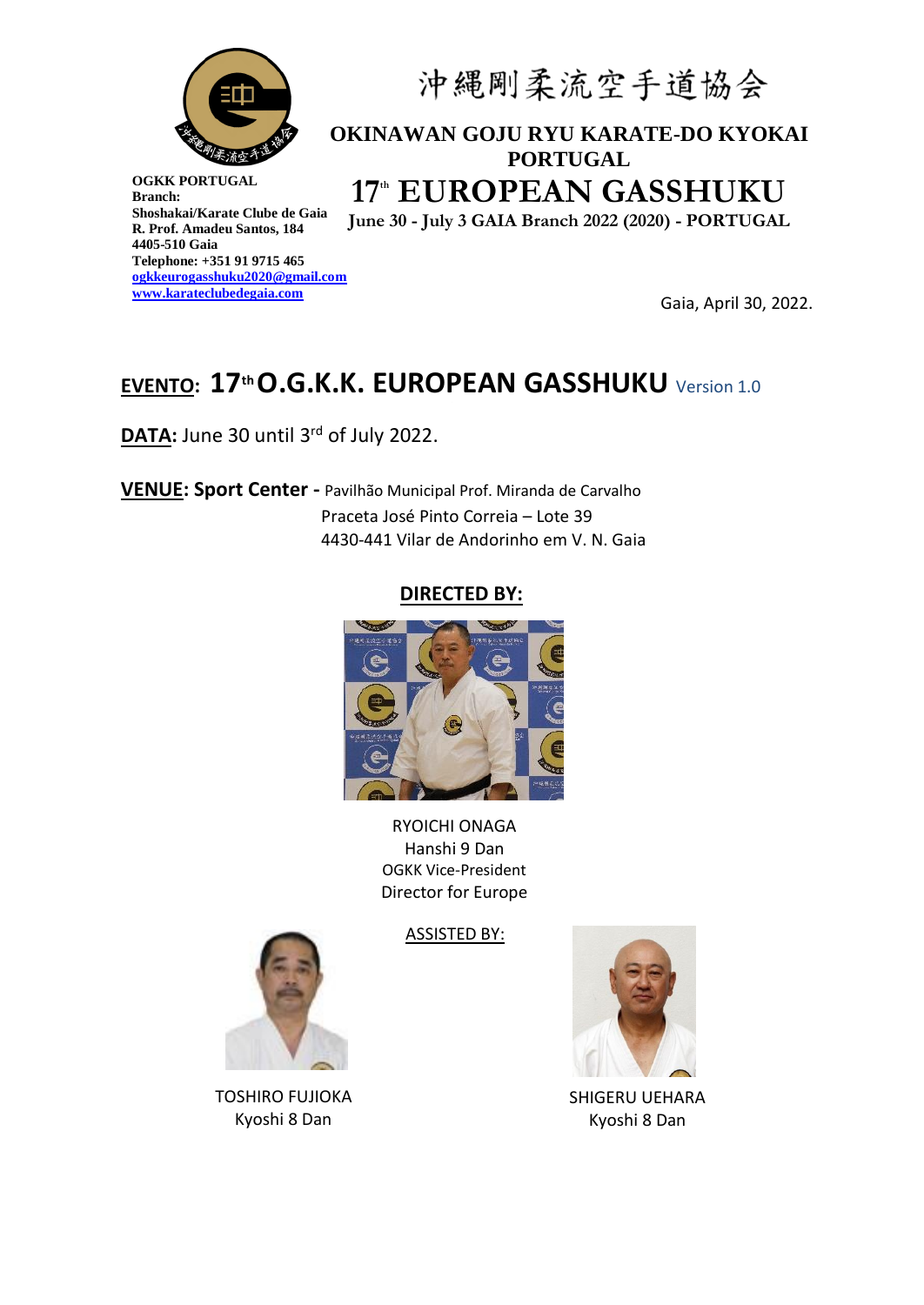

# 沖縄剛柔流空手道協会

## **OKINAWAN GOJU RYU KARATE-DO KYOKAI PORTUGAL 17th EUROPEAN GASSHUKU**

**June 30 - July 3 GAIA Branch 2022 (2020) - PORTUGAL**

#### PROGRAMA:

| HURSDAY<br>30-06-207        | Pavilhão Municipal Prof. Miranda de Carvalho - Hall A<br>09:00h. - 11:00h. Participants check in per Dojo (not individuals).  |  |  |
|-----------------------------|-------------------------------------------------------------------------------------------------------------------------------|--|--|
|                             | 11:00h. - 14:00h. OGKK Instructors session and/or 4 <sup>th</sup> Dan and above.                                              |  |  |
|                             | 19:00h. - 19:30h Chief instructors meeting, at Hotel Black Tulip.                                                             |  |  |
|                             | 20:00h. - 21:00h. Welcome diner with teachers, one representative per                                                         |  |  |
|                             | Branch/dojo, at Hotel Black Tulip restaurant.                                                                                 |  |  |
|                             | Pavilhão Municipal Prof. Miranda de Carvalho Hall A and B                                                                     |  |  |
|                             | 09:00h. - 09:30h. Participants check in per Dojo (not individuals)<br>Grading candidates registration, cash only $(\epsilon)$ |  |  |
|                             | (Break at 11h30)                                                                                                              |  |  |
|                             |                                                                                                                               |  |  |
|                             |                                                                                                                               |  |  |
|                             | Pavilhão Municipal Prof. Miranda de Carvalho Hall A and B                                                                     |  |  |
|                             |                                                                                                                               |  |  |
|                             | (Break at 11h30)                                                                                                              |  |  |
| SATURDAY                    |                                                                                                                               |  |  |
|                             |                                                                                                                               |  |  |
|                             |                                                                                                                               |  |  |
| <b>3-07-2020<br/>SUNDAY</b> | Pavilhão Municipal Prof. Miranda de Carvalho Hall A and B                                                                     |  |  |
|                             | (Break at 11h30)                                                                                                              |  |  |
|                             |                                                                                                                               |  |  |
|                             |                                                                                                                               |  |  |
|                             | 11H30 - GROUP PHOTO                                                                                                           |  |  |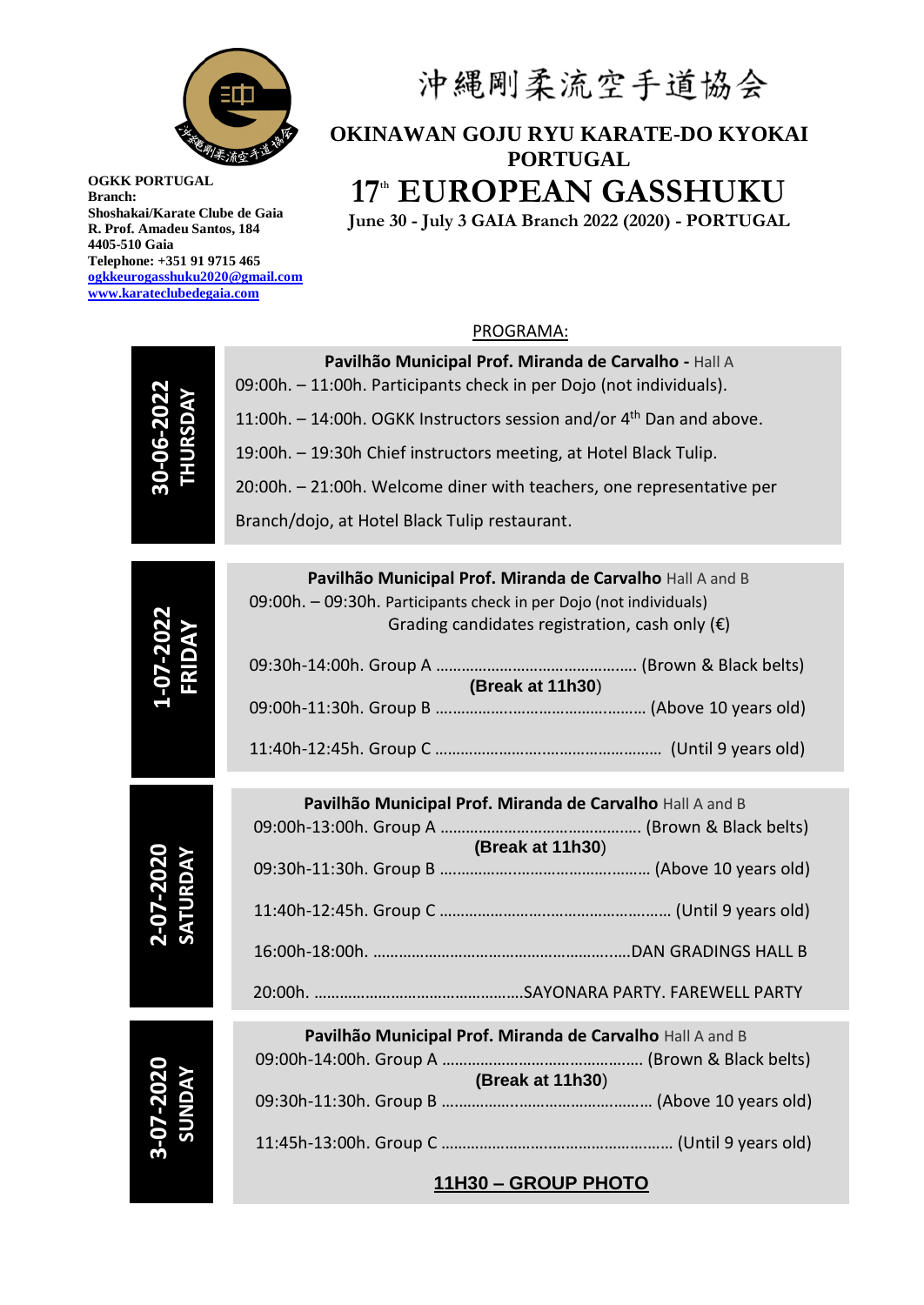

# 沖縄剛柔流空手道協会

## **OKINAWAN GOJU RYU KARATE-DO KYOKAI PORTUGAL 17th EUROPEAN GASSHUKU**

**June 30 - July 3 GAIA Branch 2022 (2020) - PORTUGAL**

## **Prices for registration in the 17th OGKK EUROGASSHUKU**

| Group                   | Until 15 of June | After 16 of June |
|-------------------------|------------------|------------------|
| C-Until 9 years old     | <b>40 Euros</b>  | <b>60 Euros</b>  |
| B - Above 10 years old  | 55 Euros         |                  |
| A - Brown & Black belts | 70 Euros         | 80 Euros         |

Registration and payment can be done online [www.ogkkeurogasshuku2020.com](http://www.ogkkeurogasshuku2020.com/)

Group discounts: 10 students from same dojo  $-10\%$  and 20 students from same dojo  $-20\%$ 

## **Hotel Black Tulip \*\*\*\* Main Hotel information:**

**Adress:** Av. da República 2038, 4430-195 Vila Nova de Gaia

Special price for participants and families, Inc. breakfast buffet, **reservation only through:** [diretor@hotelblacktulip.pt](mailto:diretor@hotelblacktulip.pt) Single: 57.00€ Duplo: 70.00€ Triple: 80.00€ BB + 2.00€ City Tax per Person. <https://www.hotelblacktulip.pt/pt/Menu/Home.aspx>



#### **Hotel Black Tulip SAYONARA PARTY:**

July 2nd (Saturday) Inc. Simple and mixed Salads + Various coverts + 2 Hot main dishes + Desert Buffet + Drinks + Coffe = 25.00€ per Person.

### **REGISTRATIONS**

Applications must be made using Appendix I. Instructors are responsible for the registration of their students. Registration will be based on first and last name. It also has a section for registration at Sayonara Party and candidates for Dan's exam, so you must also indicate the total number of participants, **until May 30th**.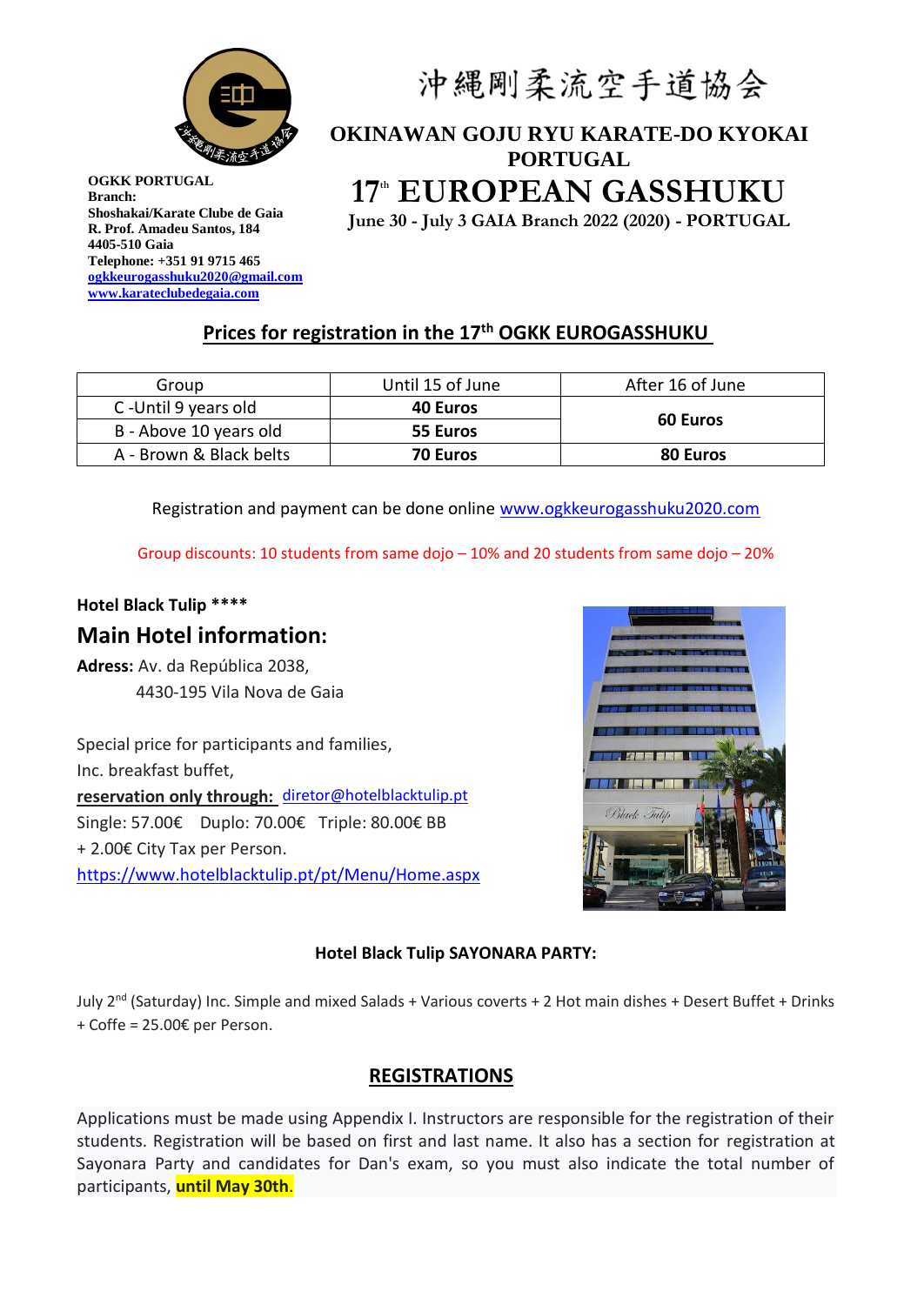

# 沖縄剛柔流空手道協会

## **OKINAWAN GOJU RYU KARATE-DO KYOKAI PORTUGAL 17th EUROPEAN GASSHUKU**

**June 30 - July 3 GAIA Branch 2022 (2020) - PORTUGAL**

The Gasshuku and Sayonara Party registration´s must be delivered online, attaching the payment confirmation or of the bank transfer, using the below bank references:

**Name: KCCG-KARATE CLUBE DE GAIA**

**NIB - Número de Identificação Bancária: 0010 0000 48823790001 34 IBAN - Internacional Bank Account Number: PT50 0010 0000 4882 3790 0013 4 SWIFT/BIC: BBPIPTPL**

The registrations can only be done by the instructors. Individual registrations will not be considered.

Before **30/05/2022** the instructors should send the participation records by email to: [ogkkeurogasshuku2020@gmail.com](mailto:ogkkeurogasshuku2020@gmail.com) or register online in [www.eurogasshuku2020.com,](http://www.eurogasshuku2020.com/) attached are also the templates for Dan exams and for the 17º OGKK EuroGasshuku.

#### **DAN EXAMS**

**Instructors** are responsible for submitting their students' applications for the exam. The exam application registration can also be downloaded from the Gasshuku website. Applications submitted individually by students will not be considered. Please attach a photo, passport size, along with the application form (3cm x 4cm) upon delivery of this payment, before the Friday training session. Dan's exam prices are as follows:

> 1º DAN………….. 100.- € 2º DAN …………. 200.- € 3º DAN ……….. 250.- € 4º DAN…………….300.- € 5º DAN .……….. 350.- €

#### **EXAM FEE PAYMENT**

All exam fees – Must be paid in cash only (Euros) before the Friday training session at the European Gasshuku reception.

#### **ECOMIC STAYS**

For more economical group stays, or overnight stays in Karate Clube de Gaia's facilities, in a sleeping bag with a small cost(3€), please contact us, or go to the page [www.ogkkeurogasshuku2020.com](http://www.ogkkeurogasshuku2020.com/)